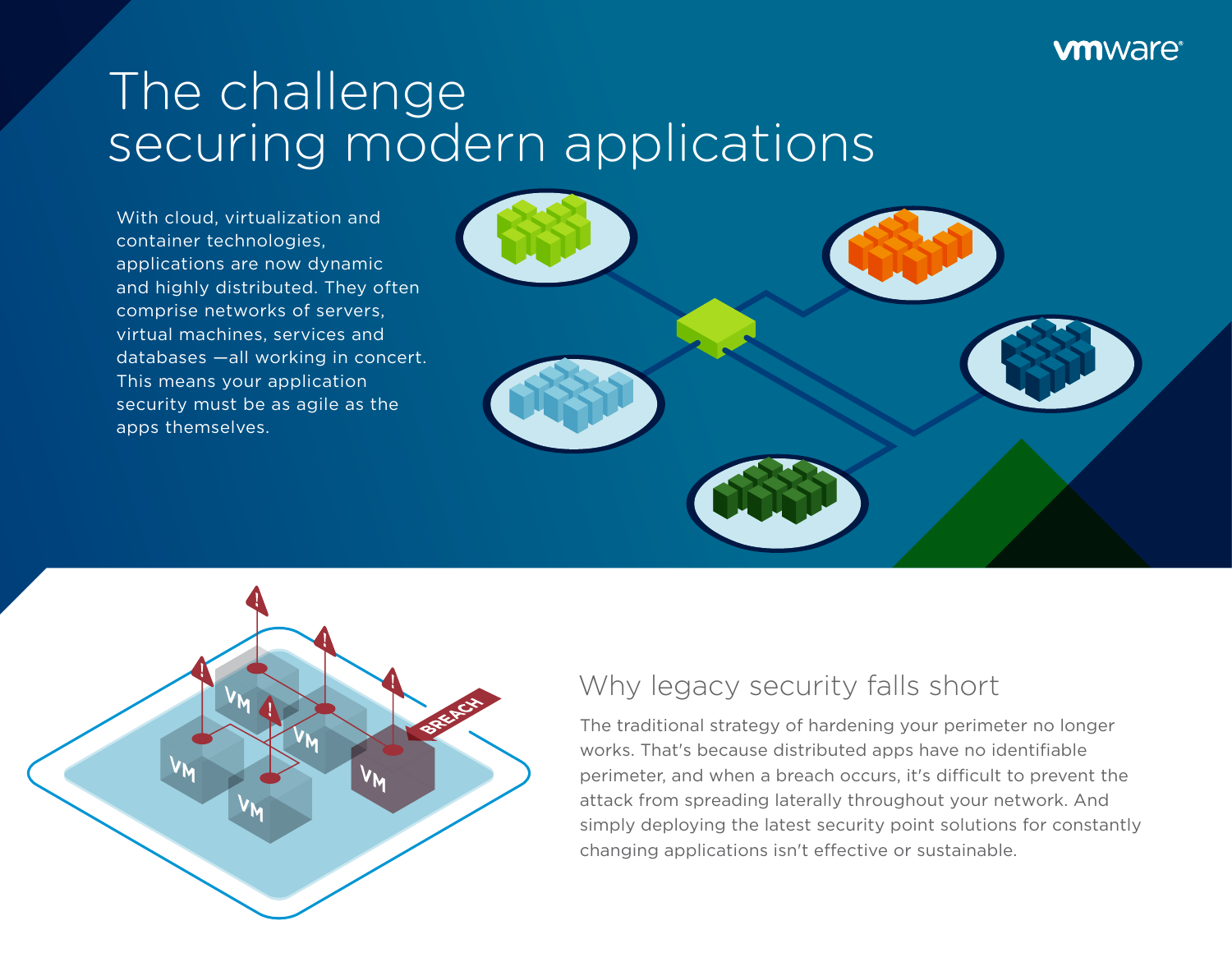### Modern applications require intrinsic security